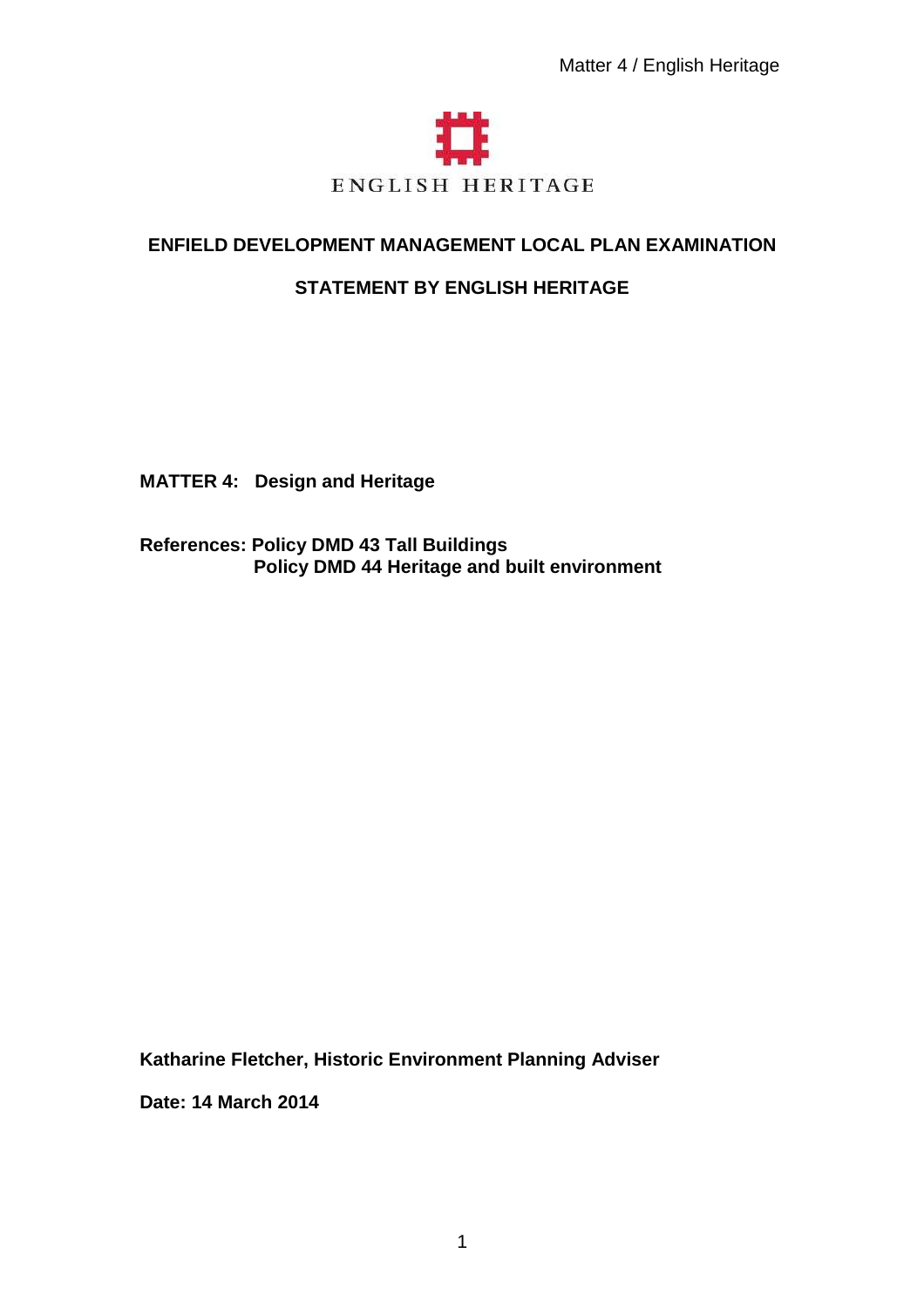## **ENFIELD DEVELOPMENT MANAGEMENT LOCAL PLAN EXAMINATION**

# **STATEMENT BY ENGLISH HERITAGE**

## **Matter 4: Design and Heritage**

#### **Introduction**

- 1. English Heritage is consulted on Local Development Plans under the provisions of the Town and Country Planning (Local Planning) (England) Regulations 2012 and provides advice to ensure that legislation and national policy in the National Planning Policy Framework are reflected in local planning policy and practice.
- 2. English Heritage has a further role in providing advice to local planning authorities on certain categories of applications affecting the historic environment. English Heritage also advises both the Secretaries of State on planning and listed building consent applications and appeals on matters affecting the historic environment.
- 3. The tests of soundness require that Local Development Plans should be positively prepared, justified, effective and consistent with national policy. English Heritage's representations in relation to the Pre-submission Local Plan are made in the context of the requirements of the National Planning Policy Framework (NPPF) in relation to the historic environment as a component of sustainable development.

## **Tall Buildings**

- 4. This statement addresses the Inspector's questions with regard to Matter 4 and focuses particularly on policy DM 43 relating to Tall Buildings.
- 5. English Heritage's interest and remit in relation to tall buildings is set out in the joint guidance prepared by English Heritage and CABE (2007). Tall buildings have the potential to affect the significance of individual heritage assets (conservation areas, listed buildings, historic parks and gardens, scheduled monuments) through impacts on their settings. They may change the contextual appreciation of assets by introducing, for instance, a new point of focus, changing the urban realm and sense of place. English Heritage recognises that tall buildings have a role to play in delivering growth, and is keen to see policies in local plans that assist in guiding such development in a manner sensitive to the character of the local area concerned.
- 6. English Heritage therefore encourages Local Planning Authorities in London to spatially map out areas which are inappropriate or sensitive (for instance due to the presence of heritage assets) and areas which may be appropriate, subject to further masterplanning. This provides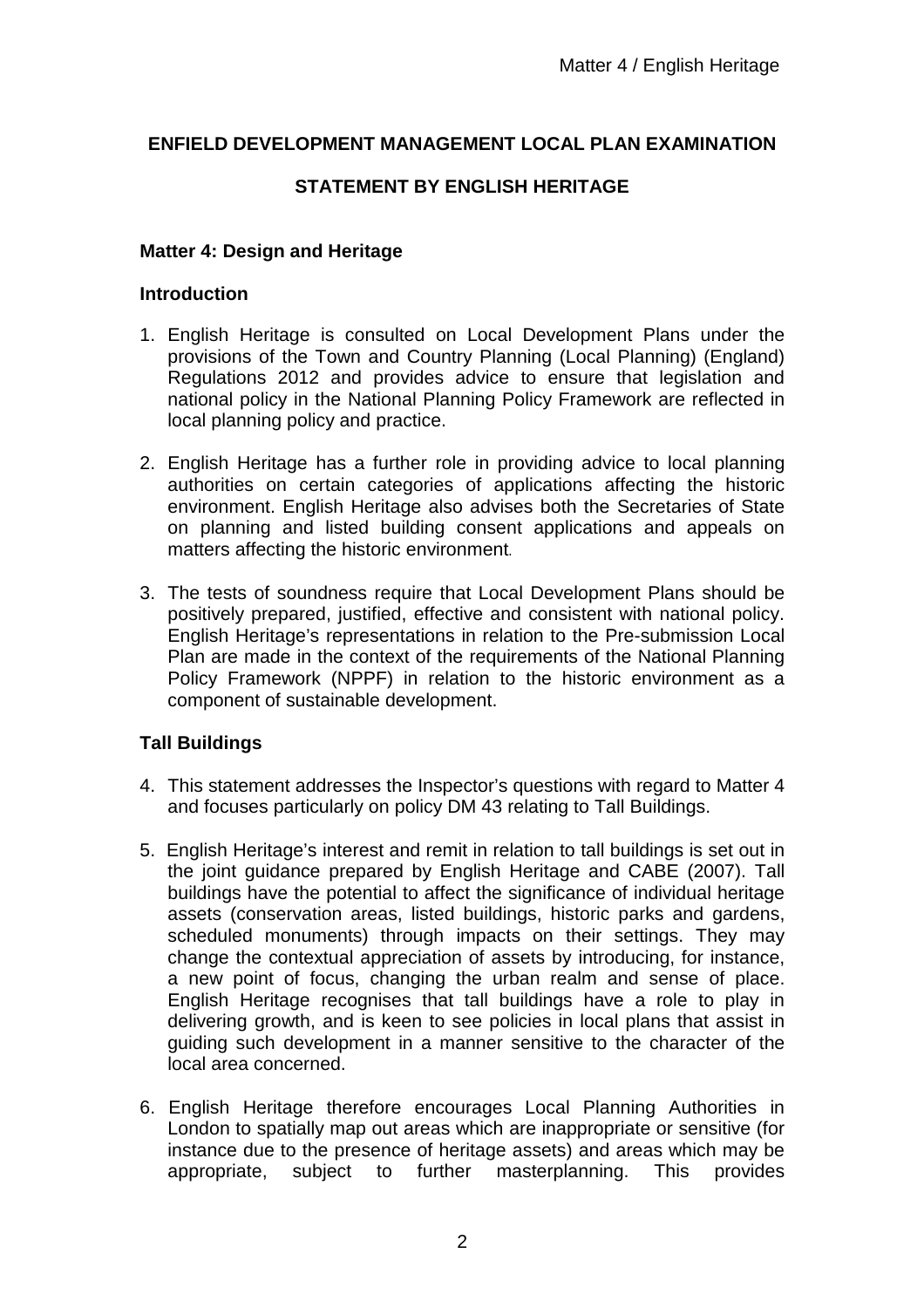comprehensive coverage at a borough-wide level, and greater certainty for those proposing development. Identifying these areas should be based on an evaluation of the characteristics of the borough, including its historic environment.

7. While the English Heritage/CABE Guidance was published in 2007, we consider that it remains appropriate. The need for local plan policies to be based on an understanding and evaluation of an area's defining characteristics, and for planning policies and decisions to integrate new development into the natural, built and historic environment is set out in national policy (paras 58 and 61, NPPF). More broadly, the National Planning Policy Framework (NPPF, Mar 2012) and the supporting National Planning Policy Guidance (NPPG, Mar 2014) make explicit the role of the historic environment in achieving sustainable development (para 7, NPPF).

## **Inspector's Questions**

8. We set out below our responses to the Inspector's questions in light of our role in relation to the historic environment.

#### **Inspector's Question 4. Is Policy DMD 43 consistent with Policy 30 of the Core Strategy which states that areas appropriate, inappropriate and sensitive to tall buildings will be mapped? Even if precise boundaries cannot be mapped, why could not broad areas be identified?**

- 8.1 English Heritage has had constructive dialogue with the council's planning officers in the context of the Core Strategy, and more recently. We welcome the further work that has been undertaken since the adoption of the Core Strategy in the document 'Enfield Characterisation Study' (Feb 2011). Policy 30 states that areas appropriate, inappropriate and sensitive to tall buildings will be identified and mapped in the Development Management DPD. We would like to see the characterisation work taken a stage further to give a greater 'steer' to where tall buildings may be appropriate, or where areas are 'sensitive' / 'inappropriate'. This could be done either by defining one or more broad location(s) based on current information in the characterisation study (if considered adequate), or by undertaking further urban design work. Policy DMD 43 criteria could still be applied.
- 8.2 English Heritage notes that other London Boroughs have undertaken broad mapping exercises in response to the requirement in policy 7.7 of the London Plan. While we note the difficulties referred to in the Council's 'Tall Buildings report on Location of Tall Buildings and Views' (paras 5.5/5.7, p6) some outer London Boroughs have addressed this issue.
- 8.3 We conclude that policy DMD 43 as it stands is not fully consistent with Core Strategy Policy 30 which refers to mapping of areas. In the interests of clarity, and to ensure that the policy is most effective, we consider that the definition of broad area(s) as appropriate/inappropriate/sensitive to tall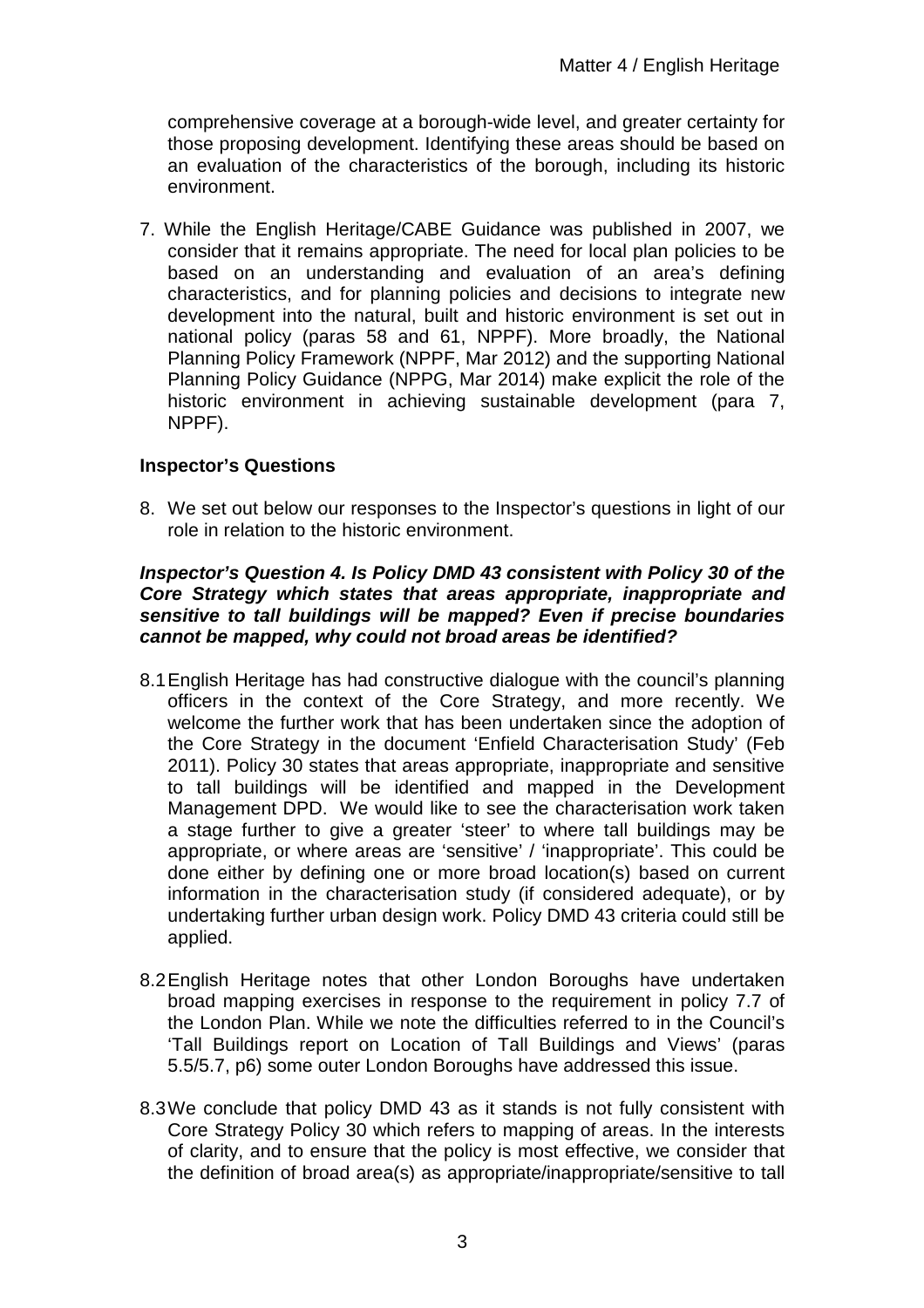buildings (subject to the specified criteria in DMD 43) would assist in providing the certainty sought in para 154 of the NPPF. Notwithstanding this, we regard policy DMD 43 as a helpful approach which does provide protection to the historic environment. While not in our view best practice, in that it lacks a spatial approach, the policy is supported by English Heritage.

#### **Inspector's Question 5. In the absence of more local information, does the policy add anything to the London Plan and Mayor's SPG or CABE/English Heritage Guidance on Tall Buildings? Does the policy give developers, local communities and others sufficient information to be justified and effective?**

- 8.4 English Heritage considers that the policy is justified and we support the inclusion of policy DMD 43 in the plan. The policy demonstrates local commitment to ensuring a sensitive approach to the delivery of tall buildings. We note, and welcome, the protection given to heritage assets in part 1 b, and the incorporation of aspects identified in the characterisation work in part 2 of the policy.
- 8.5 The identification of broad areas would, in our view, provide the extra level of detail that would assist in focusing tall building development, and make the policy more effective and strategic. Ideally, a strategic approach would have been incorporated as part of the Core Strategy policy, but in this instance it has been delegated to the Development Management Document. In the absence of specific local information relating to tall buildings English Heritage considers that policy DMD 43 remains helpful to users of the plan and we would request that the policy is retained. Further detail could be added to the supporting text, identifying the further urban design work to be done and, potentially, the priority areas that this will apply to. These might be the areas under particular development pressure;` however, this should also be based on a borough-wide perspective.

## **Heritage and Built Environment policy**

**Inspector's Question 6. Focused change No 11 to Policy DMD 44 proposes "preserves the assets in a manner appropriate to its significance" whereas English Heritage proposed the word "conserves". Is this significant?** 

8.6 English Heritage has proposed this change to reflect the terminology in the NPPF. The conservation of heritage assets in a manner appropriate to their significance is a core planning principle (para 17, NPPF). National policy takes forward the Town and Country Planning (Listed Buildings and Conservation Areas) Act 1990 in a positive and proactive way; 'conservation' is defined in the glossary of the NPPF as 'the process of maintaining and managing change to a heritage asset in a way that sustains and, where appropriate, enhances its significance'. The recently published National Planning Practice Guide expands on this at ID 18a